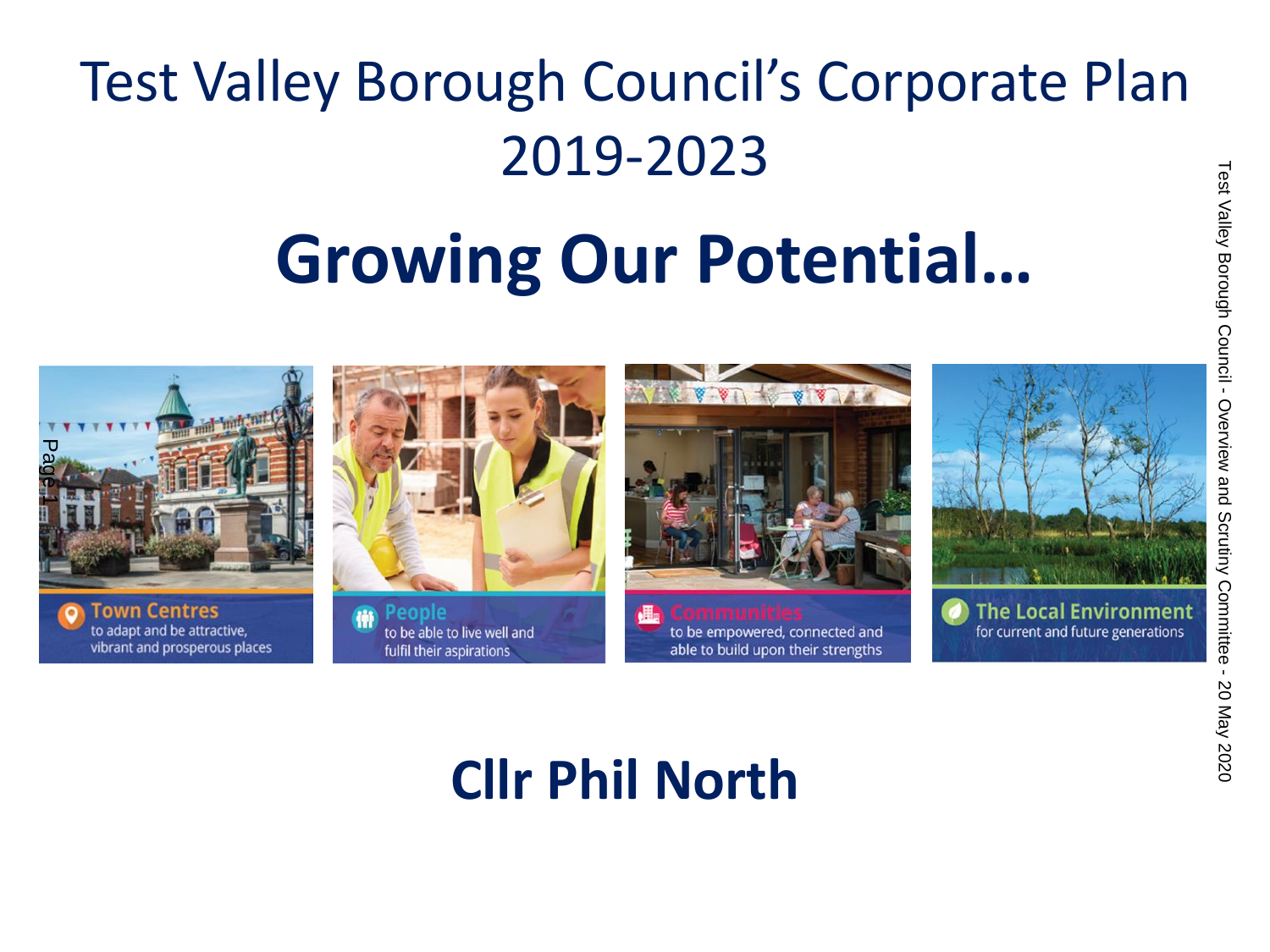



- A new era for Andover saw master planners Hemingway Design and NEW Masterplanning appointed to **develop a masterplan for Andover Town Centre**. Significant public engagement has taken place along with discussions with a number of stakeholders which includes local businesses, Hampshire County Council and other public bodies. The first consultation draft of the master plan has been produced and publicised. Test Valley Council and other saw master planners Hemingway Design and NEW<br>
Masterplanning appointed to develop a masterplan for Andover Town<br>
Centre. Significant public engagement has taken place along with discussions wi
	- **Acquisition of the Chantry Centre** to enable aspirations to pursue our redevelopment plans and create an attractive and vibrant town centre
	- The construction of the **£1.2m** Town Mills Riverside project is underway. This will become somewhere people can stay, play, picnic and enjoy the river.
	- Kings Yard and Shaw's Walk are the final of the **eight arches** that have been installed throughout Andover High Street to provide improved signage for businesses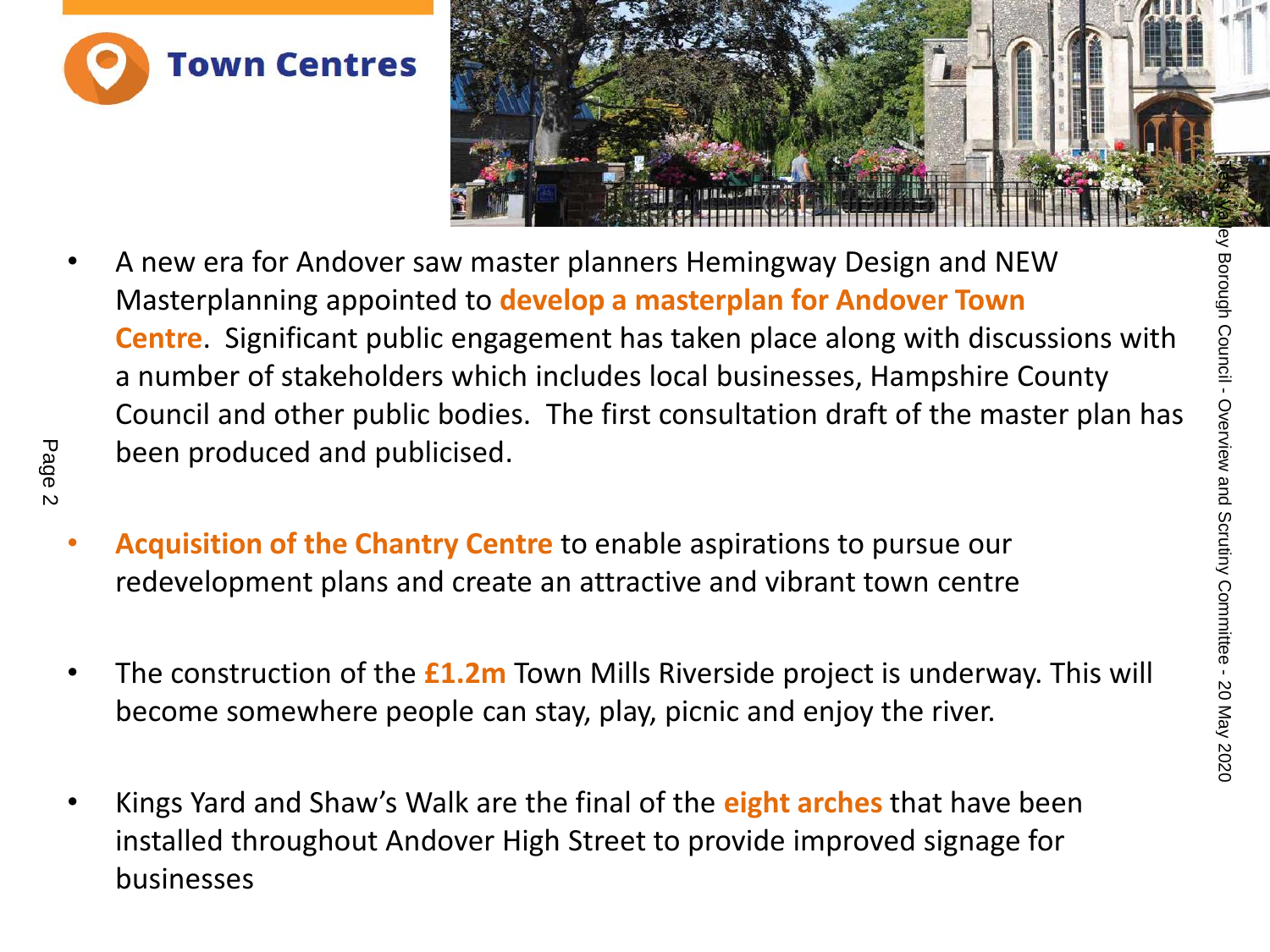



- In partnership with the BID, **Public Wi-Fi** within Andover High Street has been introduced to provide Wi-Fi to customers and enhanced footfall data to businesses.
- The draft masterplan options for the South of Romsey Town Centre have been developed through a large programme of public engagement. The draft masterplan went out for a second round of consultation, after embedding the citizens' assembly recommendations and public feedback into the plan, and received a further **248 responses.** The draft masterplan potions for the South of Romsey Town Centre have been<br>
and the Substitute of the South of Romsey Town Centre have been<br>
developed through a large programme of public engagement. The draft<br>
masterplan w
	- The South of Romsey Town Centre masterplan has been **shortlisted in the national Planning Awards category** 'Award for Stakeholder Engagement in Planning (Plan Making)'
	- The improvement works to create **a safer and more attractive environment** for all road users at Romsey's Market Place was completed in summer 2019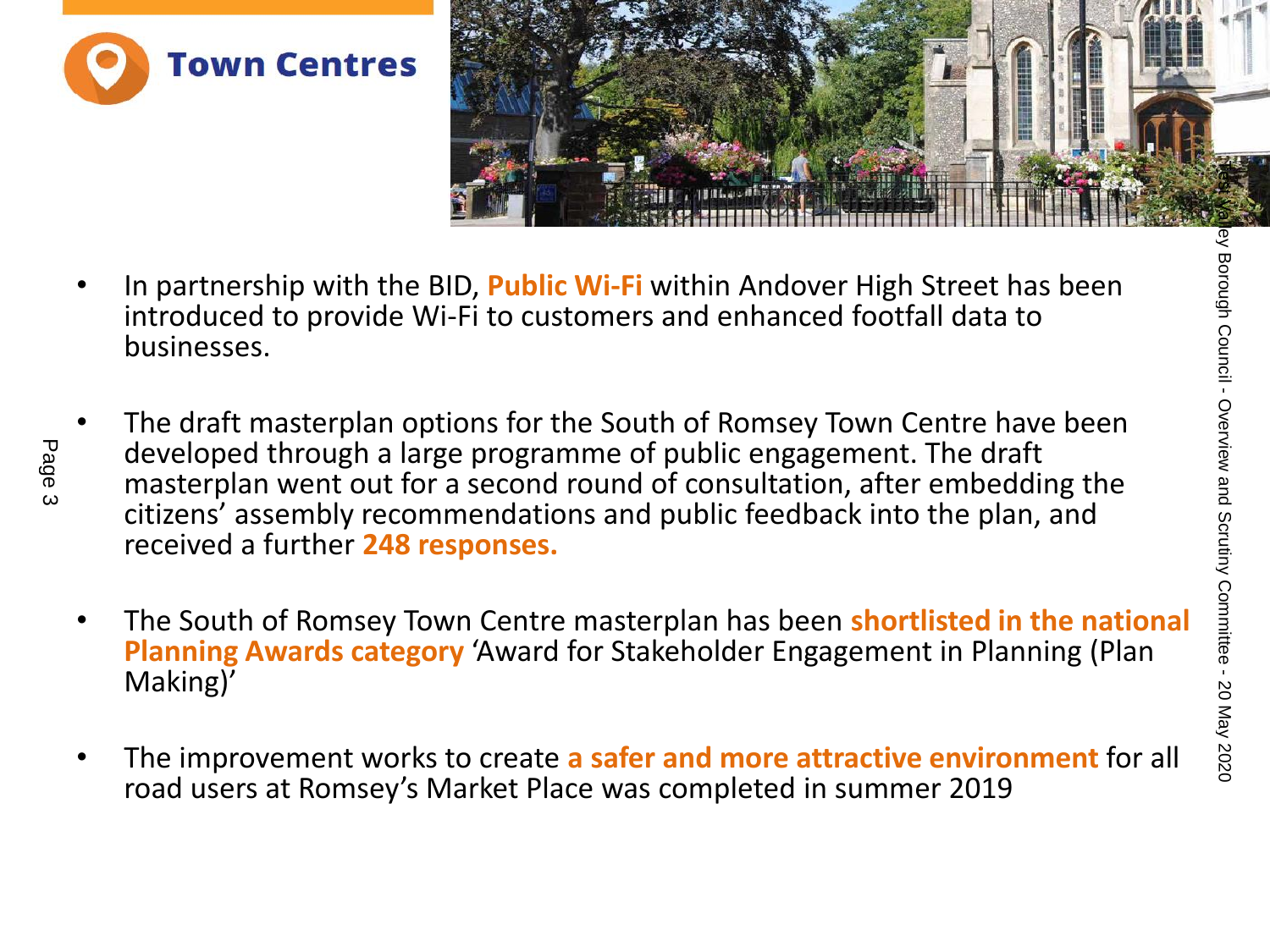



- TVBC was **one of only three** authorities in the country to be selected to pilot a new programme aimed at innovating democracy by hosting a Citizens Assembly. This enabled **42 randomly selected residents from Romsey & the surrounding area** to put forward a number of recommendations to help shape the masterplan as part of the redevelopment of the south of the town centre. TRIFT THE CREATE THE STATE OF THE REAL PROPERTIES ASSEMBLY. THE COUNCIL ARE SERVED ON THE COUNCIL OF THE COUNCIL COUNCIL COUNCIL AND CONTINUES ASSEMBLY. This enabled 42 randomly selected residents from **Romsey & the surrou** 
	- **5** rural action planning sessions were held and Braishfield, Houghton, Charlton, Chilbolton and Hurstbourne Tarrant Parish Councils all shared their experiences of community engagement, local action planning and working with TVBC . **51** parish councillors attended from **26** different parish councils.
	- TVBC approved the release of **over £607k** towards **8 CIL bids,** including the Plaza Theatre Stage House Rebuild and Access Improvements at Charlton Lakes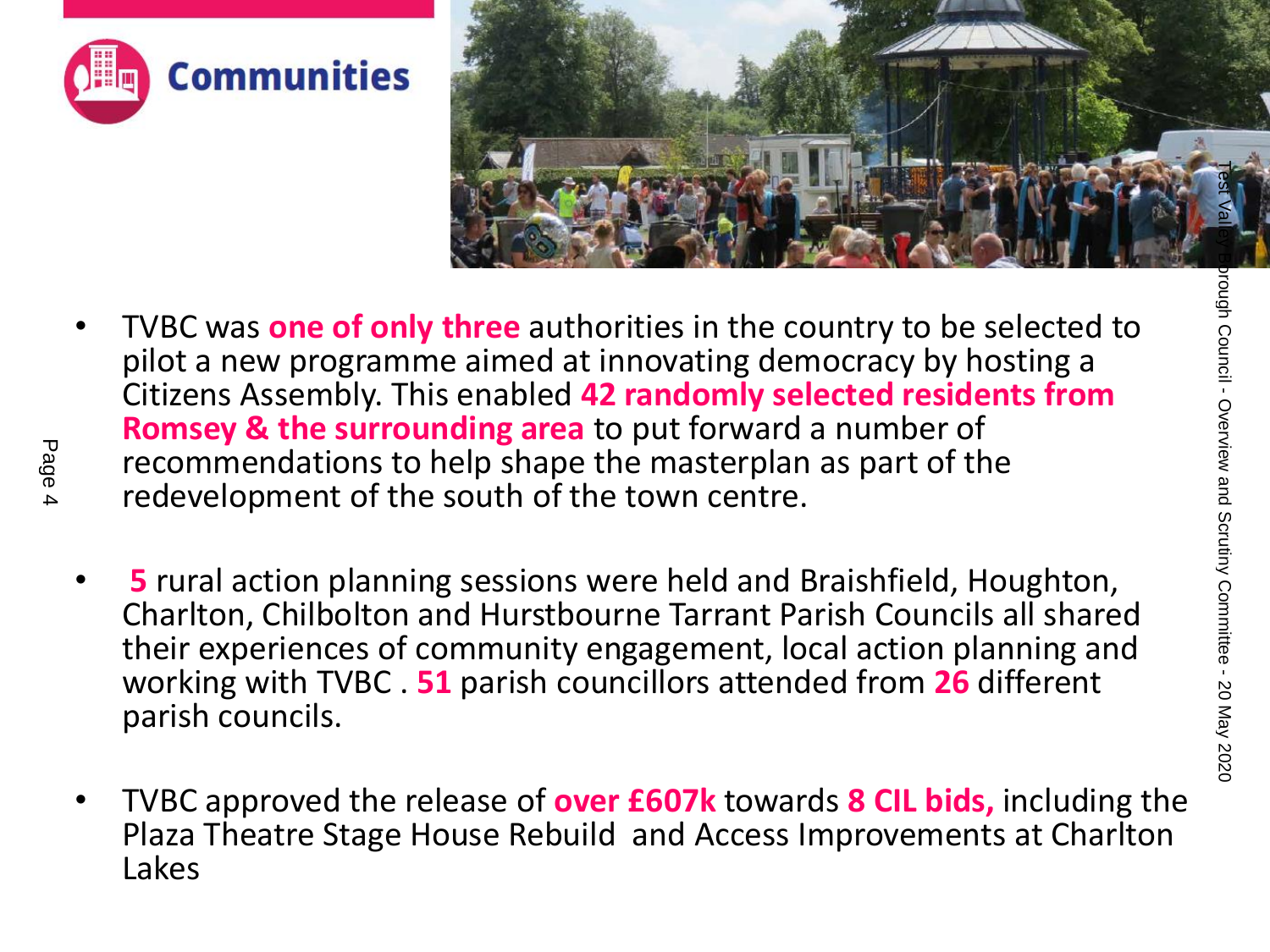



- **63** community councillor grants were awarded to the value of **over £42k** and **over 280K** was awarded to **16** projects via the Community Asset Fund, including the Enham Trust and Age Concern.
- Continued to **support events and projects** through the Andover Vision and Romsey Future community partnerships- e.g. Cycling Festival and Four Fun Fridays in Andover, the launch of a walking and cycling map and installing fitness equipment at 3 sites across Romsey. The Scrutify councillor grants were awarded to the value of over E42 and over 280K was awarded to 16 projects via the Community Asset Fund,<br>
and over 280K was awarded to 16 projects via the Community Asset Fund,<br>  $\frac{1}{8}$ 
	- There has been a strong community response to the Covid 19 pandemic with **over 1000 volunteers and more than 50 community groups** providing a range of support. TVBC launched a **£25k grant scheme** for local groups providing community support during the coronavirus pandemic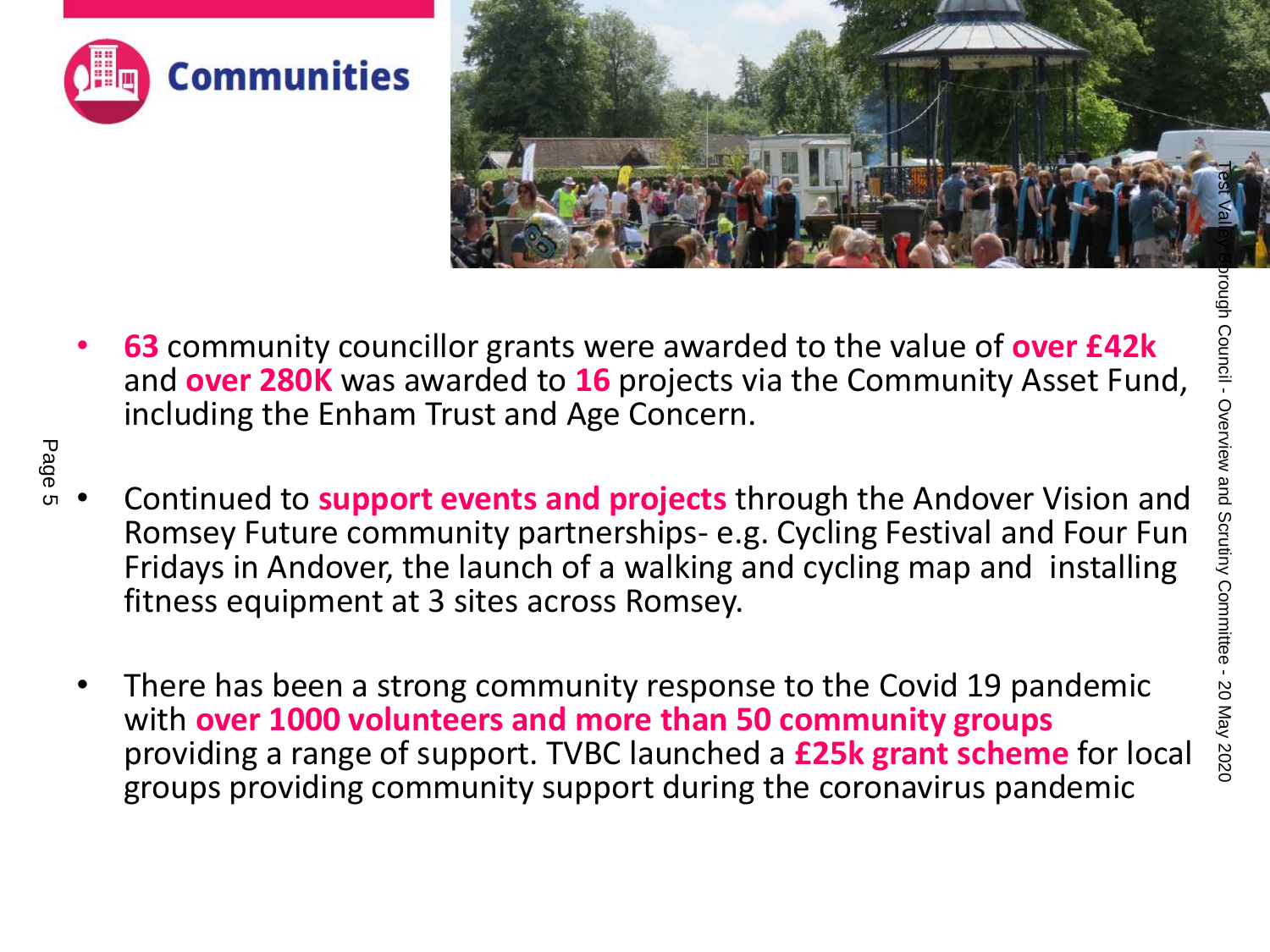



- The preparation of the Housing Strategy 2020-2025 and the Preventing Homelessness & Rough Sleeping Strategy is **complete**.
- TVBC exceeded its affordable housing target for the sixth year in a row. **273** units of affordable housing were delivered in 2019/20 exceeding target by nearly **37%.** In 2019, TVBC ranked **31st out of 326** local authorities for housing delivery The preparation of the Housing Strategy 2020-2025 and the Preventing Homelessness &<br>
Rough Sleeping Strategy is complete.<br>
TVBC exceeded its affordable housing target for the sixth year in a row. 273 units of<br>
affordable h
	- **65%** of all households who were at risk of homelessness and approached the Council for help, had their homelessness prevented at the initial stages through engagement with the housing team
	- **Over 83%** of people who approached the Council and who were experiencing homelessness, or who were threatened with homelessness, engaged in an asset-based assessment with the housing team
	- The Council made a successful bid to central government for a further **£103K** to support its partnership work to prevent and relieve rough sleeping in the borough.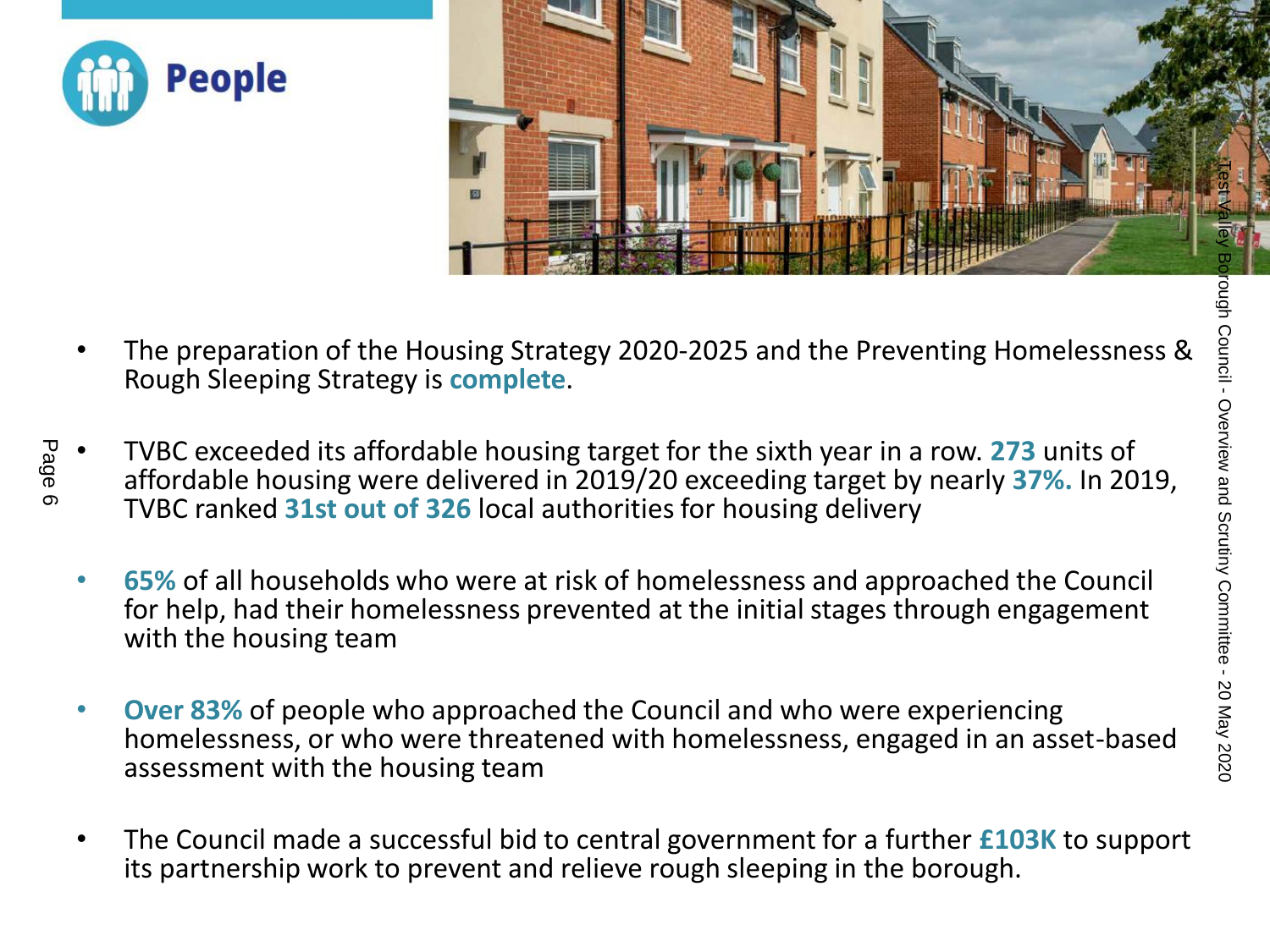



- The Council commenced its own **TVBC funded in-house "Resettlement Service",**  targeting support for households in temporary accommodation and helping people to achieve their personal housing plans.
- The Council also bid successfully for **£37K Private Rented Sector Innovation & Enforcement Grant** from central government, to improve our access to and understanding of local housing data to inform targeted work to improve housing conditions and to enforce statutory licensing for houses in multiple occupancy.
- TVBC is now able to work with construction companies to help recruit, train and connect employees to local schools and colleges after being **awarded a certification by the Construction Industry Training Board (CITB).** We have **10 employment and skills plans** for major residential schemes and **11** for major commercial schemes. The Council commenced its own TVBC funded in-house "Resettlement Service",<br>
achieve their personal housing plans.<br>
The Council also bid successfully for £37K Private Rented Sector Innovation &<br>
Enforcement Grant from centr
	- In 2019/20, **23 Business Incentive grants** were paid out to the value of £17,250 and **13 Independent Retailer grants** were paid out to the value of £11k.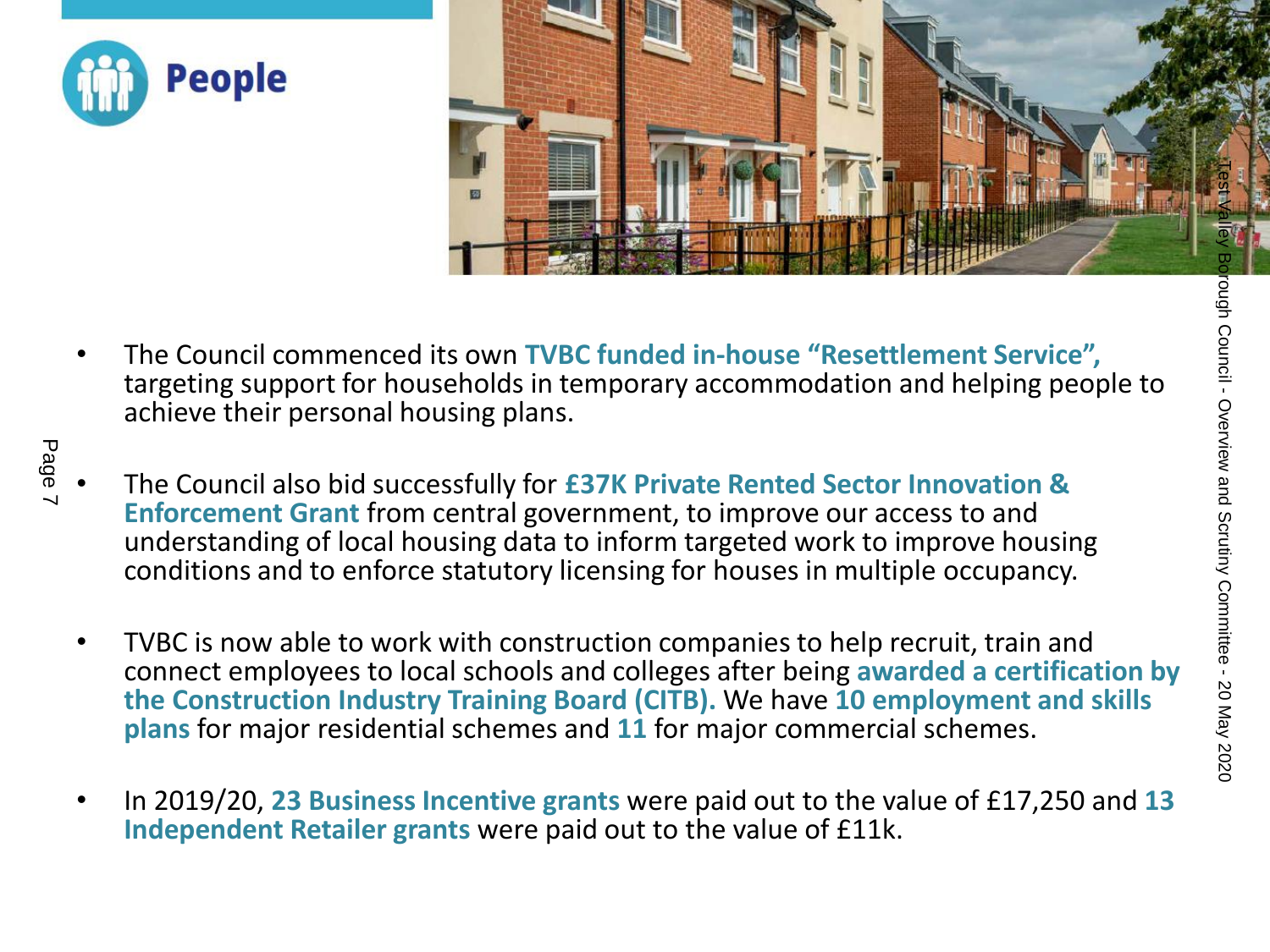



- On 4 September a **climate emergency was declared** by full council and a draft action plan has been produced.
- As part of Project Integra, we have worked with Hampshire County Council on their **behaviour change pilot scheme** to tackle recycling contamination and providing an **integrated approach** to waste collection, treatment and disposal.
- TVBC also commenced an innovative **local behaviour change pilot** to tackle contamination rates. Feedback from more than 700 residents, through an online survey and focus groups, was used to inform the design and development of the pilot scheme. The authority a multiple of the pilot to tackle council on their and september a climate emergency was declared by full council and a draft action plan has a set of project integrated approach to waste collection, treatmen
	- **18** electric vehicle charging points were installed across Test Valley.
	- The authority's annual replacement programme saw **172** trees planted to help regenerate the borough's green spaces and to help the wildlife to flourish
	- Mill Lane (south of Sherfield English) has now been opened for dog walking and informal recreation and is a **designated SANG**